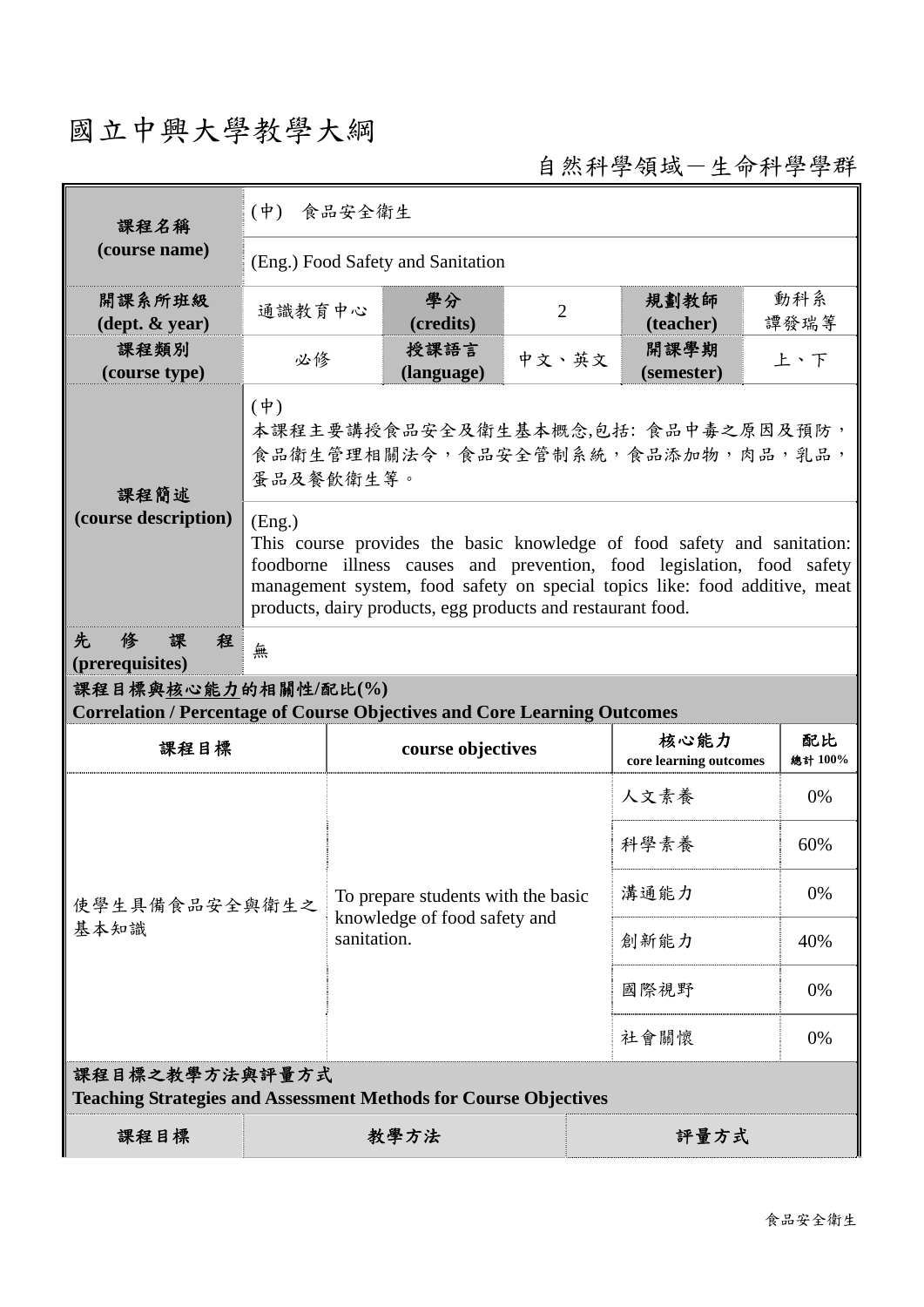| 同上段                                                                      |          | 講授<br>討論            |     |   |   | 紙筆測驗<br>口頭報告<br>出席狀況 |      |  |  |  |  |
|--------------------------------------------------------------------------|----------|---------------------|-----|---|---|----------------------|------|--|--|--|--|
| 授課內容(單元名稱與內容、習作/考試進度、備註)<br>(course content and homework/tests schedule) |          |                     |     |   |   |                      |      |  |  |  |  |
| 週次                                                                       |          | 授                   | 課   | 大 | 綗 |                      | 教師姓名 |  |  |  |  |
| $\mathbf{1}$                                                             | 食品安全衛生概論 |                     |     |   |   |                      | 黄文哲  |  |  |  |  |
| $\overline{2}$                                                           |          | 食品中毒原因及預防           |     |   |   |                      | 黄文哲  |  |  |  |  |
| $\overline{3}$                                                           |          | 餐飲食品之安全與衛生          | 黄文哲 |   |   |                      |      |  |  |  |  |
| $\overline{4}$                                                           |          | 食品 HACCP 之簡介及應用     | 黄文哲 |   |   |                      |      |  |  |  |  |
| 5                                                                        | 食品生產履歷制度 |                     |     |   |   |                      | 江伯源  |  |  |  |  |
| 6                                                                        |          | 食品添加物及其安全性          |     |   |   |                      | 江伯源  |  |  |  |  |
| $\tau$                                                                   |          | 食品之洗淨、消毒及殺菌         |     |   |   |                      | 江伯源  |  |  |  |  |
| 8                                                                        |          | 食品良好作業規範(GMP)       |     |   |   |                      | 江伯源  |  |  |  |  |
| 9                                                                        | 期中考      |                     |     |   |   |                      |      |  |  |  |  |
| 10                                                                       |          | 從「病死豬肉事件」談家禽畜屠宰安全衛生 |     |   |   |                      | 譚發瑞  |  |  |  |  |
| 11                                                                       |          | 從「重組肉事件」談肉品安全衛生     |     |   |   |                      | 譚發瑞  |  |  |  |  |
| 12                                                                       |          | 從「病牛乳事件」談乳品安全衛生     |     |   |   |                      | 沈華山  |  |  |  |  |
| 13                                                                       |          | 從「毒鴨蛋事件」談蛋品安全衛生     |     |   |   |                      | 沈華山  |  |  |  |  |
| 14                                                                       |          | 食品衛生安全及微生物檢測        |     |   |   |                      | 沈華山  |  |  |  |  |
| 15                                                                       |          | 消費者對於食品安全衛生的認識與責任   |     |   |   |                      | 沈華山  |  |  |  |  |
| 16                                                                       |          | 食品衛生安全相關法規與食品安全管制系統 |     |   |   |                      | 譚發瑞  |  |  |  |  |
| 17                                                                       |          | 食品科技發展於食品衛生安全之應用    |     |   |   |                      | 譚發瑞  |  |  |  |  |
| 18                                                                       | 期末考      |                     |     |   |   |                      |      |  |  |  |  |

## 教科書**&**參考書目(書名、作者、書局、代理商、說明) **(textbook & other references)**

- 1. McSwane, D. Rue, N.R. and Linton, R. Essentials of Food Safety and Sanitation, 4th Edition, Prentice Hall, 2004.
- 2. 李學愚、沈玉振譯. 食品安全與衛生管理, 品度出版社, 2004.
- 3. 李錦楓、林志芳編著. 餐飲安全與衛生, 五南出版社, 2007.
- 4. Marriott, N.G. and Gravani, R. B. Principles of Food Sanitation, 5th ed., Springer, 2006.

## 課程教材(教師個人網址請列在本校內之網址)

**(teaching aids & teacher's website)**